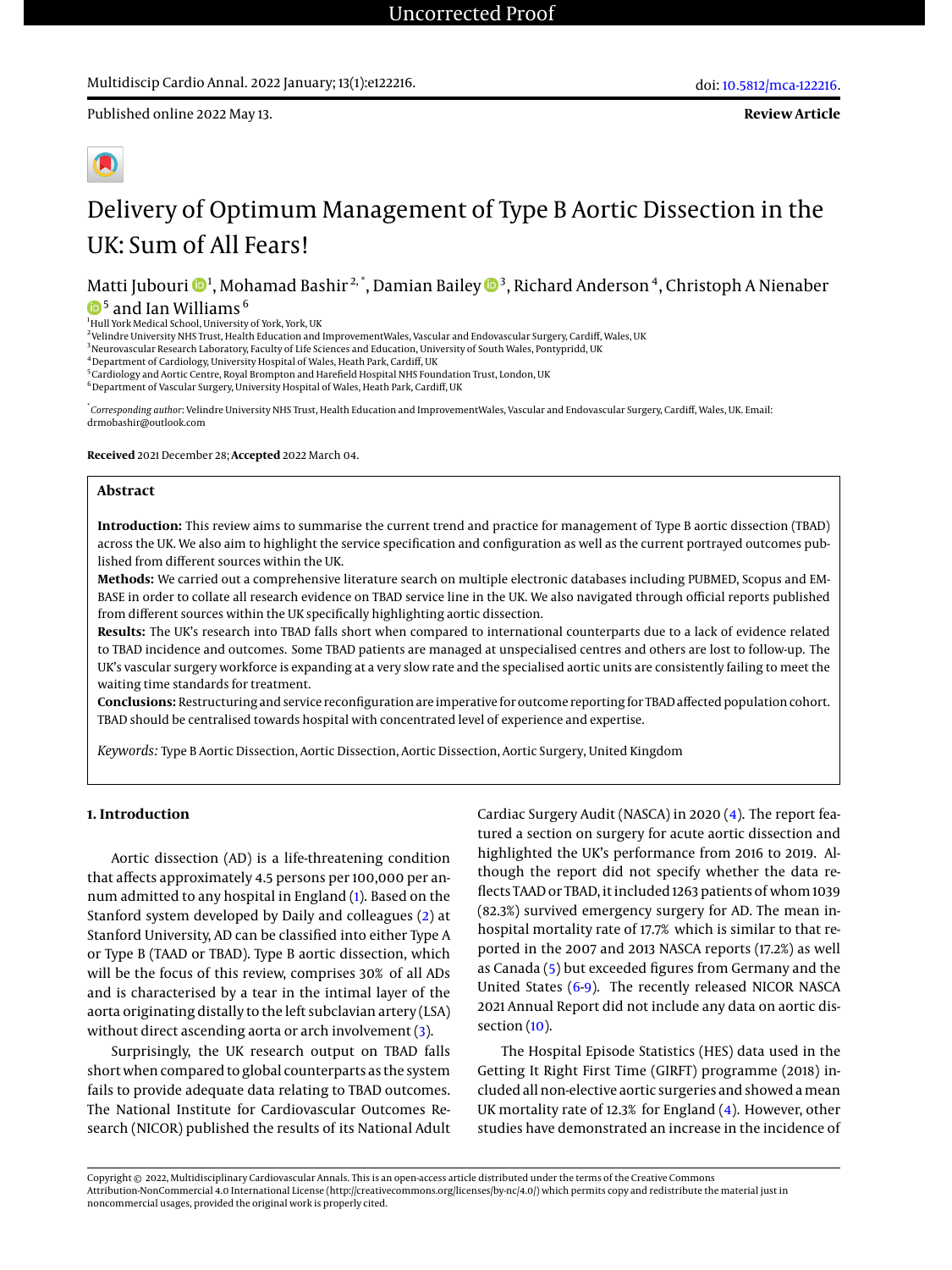AD in the UK, while the incidence of TBAD specifically remains unknown  $(11, 12)$  $(11, 12)$  $(11, 12)$ . There is a distinct lack of observational evidence on TBAD specifically, unlike TAAD which is more established in the published literature. Henceforth, during our systemic literature search on the UK's TBAD service and its outcomes, we seldom identified original studies from our national centres, but found an abundance of publications originating from other countries. Therefore, the aim of this review is to summarise current state-of-theart relating to TBAD service in the UK and propose future recommendations for service reconfiguration to improve patient management.

#### **2. What Do We Know and Is It Enough?**

TBAD can be acutely complicated due to complications associated with malperfusion syndrome (static or dynamic in nature), aortic rupture, refractory pain, and evidence of early rapid progression of the disease. Complicated TBAD (co-TBAD) is associated with higher mortality and morbidity than uncomplicated TBAD (un-TBAD), which presents in the absence of the above associated complications [\(1,](#page-3-0) [3\)](#page-3-2). Both TAAD and TBAD can be further categorised based on time of onset into acute (< 15 days), subacute (15 - 90 days), and chronic  $(> 90)$   $(2-5, 13, 14)$  $(2-5, 13, 14)$  $(2-5, 13, 14)$  $(2-5, 13, 14)$  $(2-5, 13, 14)$  $(2-5, 13, 14)$ . The International Registry of Aortic Dissection (IRAD) classifies AD based on time into hyperacute (< 24 h), acute (2 - 7 days), subacute  $(8 - 30$  days), and chronic  $(> 30$  days)  $(3)$ . According to international guidelines, gold-standard treatment for TAAD and co-TBAD is thoracic endovascular aortic repair (TEVAR) which has replaced open surgery, while un-TBAD is usually managed conventionally with optimal medical therapy (OMT) to control systemic blood pressure and heart rate. Recent research highlights a paradigm shift to TEVAR alongside OMT in un-TBAD. The optimal therapeutic window for TEVAR still remains to be established, although intervention during the sub-acute phase of dissection (15 - 90 days following symptoms onset) seems to yield best results  $(3, 15, 16)$  $(3, 15, 16)$  $(3, 15, 16)$  $(3, 15, 16)$  $(3, 15, 16)$ .

Different NHS foundation trusts issue slightly different protocols for diagnosing and managing AD. Nevertheless, if acute AD (AAD) is suspected, it is common practice to start by performing a chest X-ray, ECG, and most importantly, computed tomography (CT) scan (contrastenhanced) as well as transthoracic echocardiography (TTE). If the CT/TTE is inconclusive, further advanced imaging may be provided such as magnetic resonance imaging (MRI) or transoesophageal echocardiography (TOE) [\(17\)](#page-4-0). However, if AAD is confirmed, management will be surgical if its TAAD and conservative with OMT if TBAD unless complications develop rapidly [\(13\)](#page-3-10). NICE only provides a clinical pathway for thoracic and abdominal aortic aneurysms  $(14).$  $(14).$ 

### **3. A Satellite View of the Problem in the UK**

The National Health Service (NHS) provides treatment guidelines for both TAAD and TBAD, with intervention for TAAD led by a team including cardiac surgeons and interventional cardiologists. The care for TBAD is invariable by vascular surgeons and interventional radiologists and cardiologists. However, a grey area of shared ownership exists because the presentation of TBAD is varied, and thus, it is often missed out and sometimes misdiagnosed. Moreover, since OMT is initiated when un-TBAD is suspected some patients become lost to follow-up when sent back to the community, therefore, outcome data are also lost [\(11\)](#page-3-8). Field et al. [\(11\)](#page-3-8) published a review in 2011 and described how acute un-TBAD patients are often managed at unspecialised units and stressed the need for these patients to be treated at specialised aortic units. The authors also referred to NICE guidelines entitled *Endovascular stent-graft placement in thoracic aortic aneurysms and dissections* last published in 2005. Since 2005 there has been several international studies published that altered TBAD practice, including INSTEAD and INSTEAD-XL trials, ADSORB trial, STA-BLE and STABLE II trials and the VIRTUE Registry [\(15,](#page-3-12) [16,](#page-3-13) [18-](#page-4-1) [21\)](#page-4-2). Yet, the NICE Guidelines on endovascular treatment for TBAD are yet to be updated and specified per subclass.

The Society of Cardiothoracic Surgery (SCTS) and the British Vascular Society (BVS) are regulatory societies that hold limited data on patients who receive intervention. Unfortunately, both organisations fail to report specific results for AD in general and TBAD especially. For example, we do not know how many TBAD patients are treated with OMT, TEVAR, or open surgery per centre annually in the UK. We also do not know the early, midterm, and long-term patient outcomes [\(11\)](#page-3-8).

As one of the leading countries in the field of surgery, we need a centralised database containing data with clearly defined outcomes of TBAD patients undergoing treatment in specialised centres.

Surprisingly, on term-searching the National Vascular Registry (NVR) 2019 and 2020 Annual Reports as well as the 2014 and 2018 Vascular Surgery UK Workforce Reports, there is no mention of AD, TAAD, or TBAD [\(22](#page-4-3)[-25\)](#page-4-4). The NVR is commissioned by the Healthcare Quality Improvement Partnership (HQIP) as part of the National Clinical Audit and Patient Outcomes Programme (NCAPOP) and is under the auspices of the Royal College of Surgeons England (RC-SEng), Vascular Society of Great Britain and Ireland (VSGBI), and British Society of Interventional Radiology (BSIR) [\(22,](#page-4-3)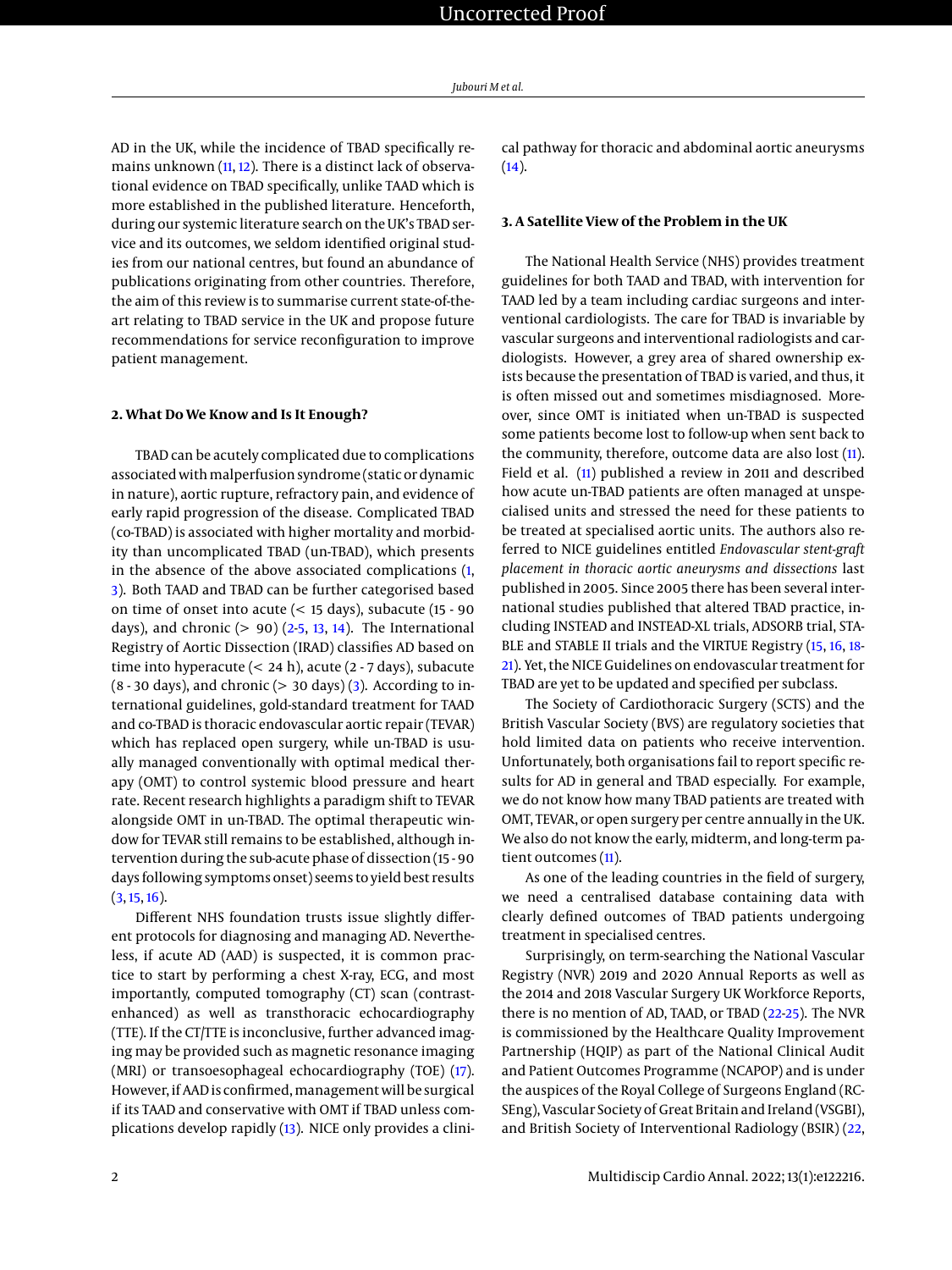[23\)](#page-4-5). Its 2019 pre-COVID report included national data collected over two years on repair of infra-renal AAAs, elective repair of complex aortic conditions, and repair of ruptured AAA. Endovascular aortic repair was performed for 62% of 3708 infra-renal AAA reported in 2018 with an in-hospital mortality of 0.4%, compared to 3.2% with open surgery [\(22\)](#page-4-3).

# **4. Can We Learn from Other Quality Improvement Standard Protocols?**

The 2012 VSGBI "Quality Improvement Framework for AAA" recommends that all elective AAA repairs are discussed in an MDT pre-operatively and that all patients receive standard preoperative assessment and risk scoring including CT/MRI imaging, as well as the involvement of a vascular anaesthetist during the peri-operative period. The NVR report states that the NHS vascular units met the above targets, with 82.5% of cases discussed during MDT meetings, 89.3% of patients having pre-operative CT/MR angiography, and 95.4% formally reviewed by the vascular anaesthetist. Yet, these numbers can still be improved [\(22\)](#page-4-3). The National AAA Screening Programme (NAAASP) set a target of 8 weeks from date of referral to date of repair for most patients [\(26\)](#page-4-6).

However, these standards were not met as 72 vascular units performing AAA repair reported a median delay of 60 - 90 days from vascular assessment to AAA repair, while 25% of patients at 16 vascular units waited more than 140 days in 2018. As for complex suprarenal repair, 2268 endovascular repairs were performed of which 1278 (56.7%) were fenestrated endovascular aortic repairs (FEVAR), 211 (9.3%) were branched endovascular aortic repairs (BEVAR), and 447 (19.7%) were TEVARs. The three-year data came from 73 vascular units, with 52 reporting fewer than 30 cases in total $(22)$ .

The delay trend continued with a median duration of 100-160 days from vascular assessment to surgery, excluding 9 units which reported a waiting time exceeding 220 days for 25% of their patients. Even with the NAAASP, the NVR recorded 2474 cases of ruptured AAA repairs [\(22\)](#page-4-3). Of note, the NVR 2020 Annual Report demonstrated similar figures with some improvement in waiting times, yet still significantly below NAAASP set standards [\(23\)](#page-4-5).

The VSBGI Vascular Surgery UK Workforce Survey 2018 [\(24\)](#page-4-7) reflected on the previous 2014 report [\(25\)](#page-4-4) and described how vascular surgery moved from being a subspecialty of general surgery to becoming its own specialty in 2012. It showcased the survey responses of 183 consultant vascular surgeons in the UK (compared to 382 responses in 2014), although the NVR records 522 surgeons in the UK as conducting AAA repair at the time. This equates to ratio of 1 consultant vascular surgeon per 126,000 popula-

tion (66 million total population). That same year the VS-GBI recommended a minimum ratio of 1 vascular surgeon per 100,000 population [\(24\)](#page-4-7). This does not compare well to the USA who reports a ratio of vascular surgeon per capita population of 1 per 108,000 in 2008, with an increase of 25.9% in the number of board-certified vascular surgeons relative to a 9.8% rise in population since  $(26, 27)$  $(26, 27)$  $(26, 27)$ . A country with a similar population size, demographic, and socioeconomic status to the UK is France, which had a ratio of vascular surgeon per capita population of approximately 1 per 107,000 population in 2011 [\(24\)](#page-4-7). The 2014 report calculated a 67% increase in vascular surgery demand; however, the number of surgical care providers is clearly lagging [\(25\)](#page-4-4).

# **5. Main Issue in the UK**

No official British report exists that explicitly reports on TBAD demographics and management groups in the UK. Nonetheless, some UK centres have participated in global TBAD trials such as the INSTEAD and INSTEAD-XL led by Nienaber et al. and the VIRTUE registry [\(15,](#page-3-12) [16,](#page-3-13) [21\)](#page-4-2). The UK Office for National Statistics (ONS) 2020 [data on cause of](https://www.ons.gov.uk/peoplepopulationandcommunity/birthsdeathsandmarriages/deaths/adhocs/12426numberofdeathregistrationswheretheunderlyingcausewasaorticaneurysmanddissectionbysexandfiveyearagegroupenglandandwales1998to2019) [death in England and Wales](https://www.ons.gov.uk/peoplepopulationandcommunity/birthsdeathsandmarriages/deaths/adhocs/12426numberofdeathregistrationswheretheunderlyingcausewasaorticaneurysmanddissectionbysexandfiveyearagegroupenglandandwales1998to2019) includes deaths attributed to aortic aneurysm and dissection from 1998 until 2019 without further classification [\(28\)](#page-4-9). Most of our data on TBAD comes from the few observational studies conducted at UK centres. An example is the Oxford Vascular Study (OXVASC) whose results have been published in over 200 academic papers since it commenced in 2002 [\(29\)](#page-4-10).

Howard et al. [\(12\)](#page-3-9) used 10-year data from the OXVASC as well as ONS population projections to predict the incidence of acute aortic dissection in the UK over the next 40 years. TBAD comprised 28.8% of incident ADs and experienced much lower 30-day and 5-year mortality rates compared to TAAD (13.3% versus 73.0% and 33.3% versus 76.8%, respectively). The authors stated that the UK population aged 75 y and above will increase from 8 to 15% over the next 40 years, meaning that the incidence of AD might increase proportionally, unless we intervene now to control pre-morbid risk factors. The study concluded that uncontrolled hypertension is the most important treatable risk factor for aortic dissection in the UK, which also increased in prevalence over the 10-year period. Finally, it was stated that both incidence and mortality data reported in clinical studies or retrospective registries eg, International Registry of Acute Aortic Dissection (IRAD), may underestimate true numbers by incompletely reflecting on deaths prior to hospital admission [\(12\)](#page-3-9).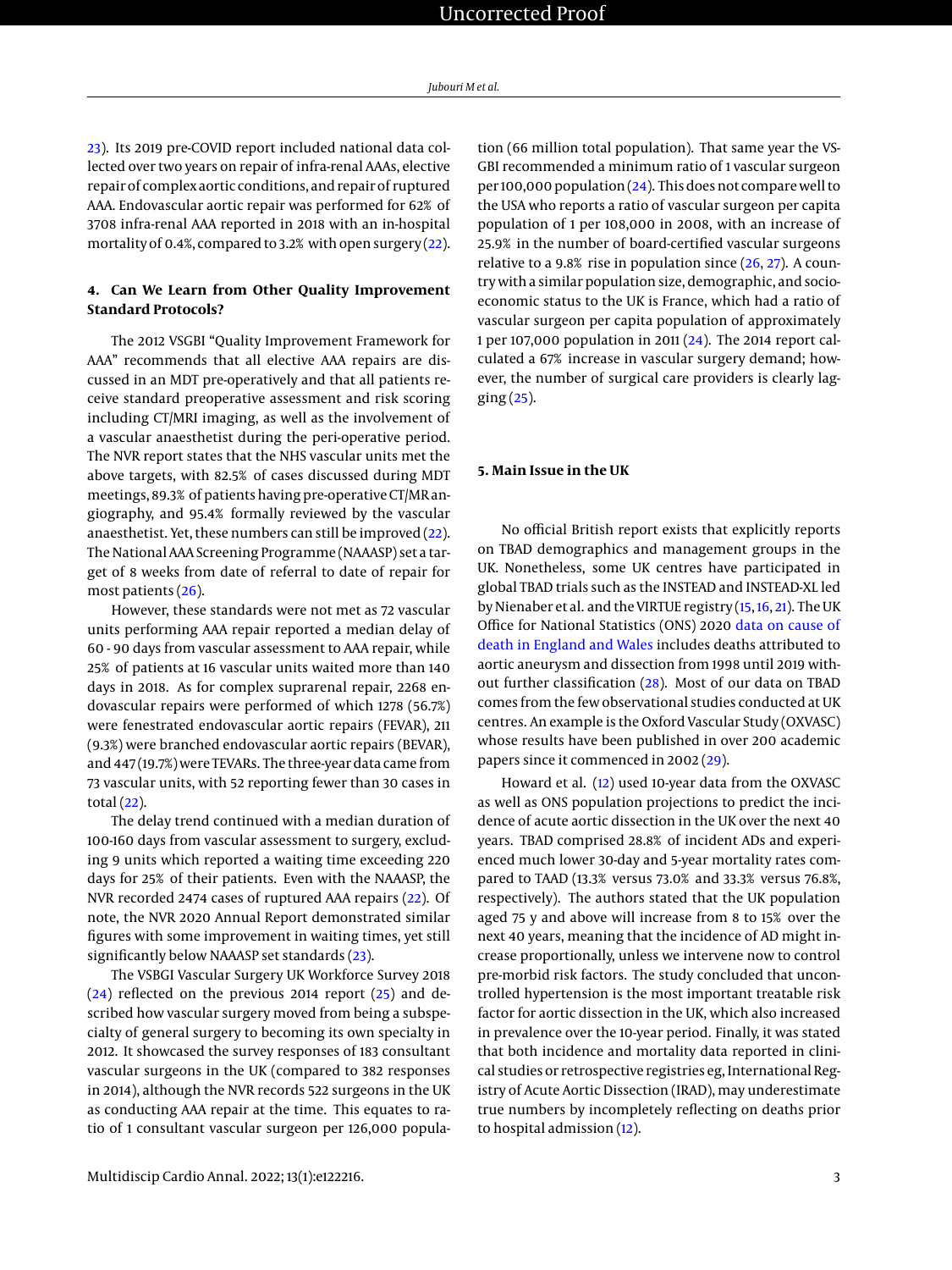#### **6. Recommendations and Future Direction**

It is a fact that the incidence of AD in the UK is increasing and will inevitably continue to increase unless something is done  $(12)$ . The NHS strategy when dealing with AD needs to change to accommodate a more tailored approach with a structured follow up scheme for each of the subclasses of AD, with care being provided only at specialised units [\(30\)](#page-4-11). In line with the NICOR NASCA 2020 report recommendations, the UK's specialised aortic units should be encouraged to report their audit data in a structured way to give TAAD and TBAD necessary focus which will, in turn, improve national outcomes and research output [\(4\)](#page-3-3). Once original data from UK centres becomes available, respective societies must compile this to create a national database for each AD subclass solely, withmore work required on TBAD. Sequentially, the current UK guidelines will also need to reflect the updated evidence-base. Is there a structured service line for TBAD in the UK? The answer is yes and no. There is a service line, however, this would benefit from reconfiguration [\(30\)](#page-4-11).

# **7. Conclusions**

TBAD in the UK continues to be an elusive target and a shared burden amongst all involved. Service reconfiguration with a standardised wide and applicable registry to capture patient outcome and stringent protocolisation are essential and would need to be mandated. A wide consensus amongst all different disciplines and societies would be the next step forward to refocus strategies for improved patient care.

#### **Footnotes**

**Authors' Contribution:** MJ and MB involved in literature review design, literature search, and manuscript writing. MB, DMB, RA, CN, and IW involved in manuscript revision.

# **Conflict of Interests:** None.

**Funding/Support:** Damian Bailey is funded by a Royal Society Wolfson Research Fellowship (#WM170007) and separate grants from the Royal Society (IES/R2/192137) and Japan Society for the Promotion of Science (JSPS/OF317). Otherwise no funding received for this manuscript.

#### **References**

<span id="page-3-0"></span>1. HSIB. *Investigation into delayed recognition of acute aortic dissection*. HSIB; 2020. Available from: [www.hsib.org.uk/investigations-cases/](www.hsib.org.uk/investigations-cases/delayed-recognition-acute-aortic-dissection/final-report) [delayed-recognition-acute-aortic-dissection/final-report](www.hsib.org.uk/investigations-cases/delayed-recognition-acute-aortic-dissection/final-report).

- <span id="page-3-1"></span>2. Daily PO, Trueblood H, Stinson EB, Wuerflein RD, Shumway NE. Management of Acute Aortic Dissections. *Ann Thorac Surg*. 1970;**10**(3):237–
- <span id="page-3-2"></span>47. doi: [10.1016/s0003-4975\(10\)65594-4.](http://dx.doi.org/10.1016/s0003-4975(10)65594-4) 3. Alfson DB, Ham SW. Type B Aortic Dissections: Current Guidelines for Treatment. *Cardiol Clin*. 2017;**35**(3):387–410. doi: [10.1016/j.ccl.2017.03.007.](http://dx.doi.org/10.1016/j.ccl.2017.03.007) [PubMed: [28683909\]](http://www.ncbi.nlm.nih.gov/pubmed/28683909).
- <span id="page-3-3"></span>4. National Institute for Cardiovascular Outcomes Research. *National Adult Cardiac Surgery Audit. Society for Cardiothoracic Surgery in Great Britain and Ireland*. National Institute for Cardiovascular Outcomes Research; 2020.
- <span id="page-3-4"></span>5. McClure RS, Ouzounian M, Boodhwani M, El-Hamamsy I, Chu MWA, Pozeg Z, et al. Cause of Death Following Surgery for Acute Type A Dissection: Evidence from the Canadian Thoracic Aortic Collaborative. *Aorta (Stamford)*. 2017;**5**(2):33–41. doi: [10.12945/j.aorta.2017.16.034.](http://dx.doi.org/10.12945/j.aorta.2017.16.034) [PubMed: [28868314\]](http://www.ncbi.nlm.nih.gov/pubmed/28868314). [PubMed Central: [PMC5570566\]](https://www.ncbi.nlm.nih.gov/pmc/articles/PMC5570566).
- <span id="page-3-5"></span>6. Brown J, Usmani B, Arnaoutakis G, Serna-Gallegos D, Plestis K, Shah S, et al. 10-Year Trends in Aortic Dissection: Mortality and Weekend Effect within the US Nationwide Emergency Department Sample (NEDS). *Heart Surg Forum*. 2021;**24**(2):E336–44. doi: [10.1532/hsf.3681.](http://dx.doi.org/10.1532/hsf.3681) [PubMed: [33798040\]](http://www.ncbi.nlm.nih.gov/pubmed/33798040).
- 7. Zimmerman KP, Oderich G, Pochettino A, Hanson KT, Habermann EB, Bower TC, et al. Improving mortality trends for hospitalization of aortic dissection in the National Inpatient Sample. *J Vasc Surg*. 2016;**64**(3):606–615 e1. doi: [10.1016/j.jvs.2016.03.427.](http://dx.doi.org/10.1016/j.jvs.2016.03.427) [PubMed: [27183856\]](http://www.ncbi.nlm.nih.gov/pubmed/27183856).
- 8. Reutersberg B, Salvermoser M, Trenner M, Geisbusch S, Zimmermann A, Eckstein HH, et al. Hospital Incidence and In-Hospital Mortality of Surgically and Interventionally Treated Aortic Dissections: Secondary Data Analysis of the Nationwide German Diagnosis-Related Group Statistics From 2006 to 2014. *J Am Heart Assoc*. 2019;**8**(8). e011402. doi: [10.1161/JAHA.118.011402.](http://dx.doi.org/10.1161/JAHA.118.011402) [PubMed: [30975011\]](http://www.ncbi.nlm.nih.gov/pubmed/30975011). [PubMed Central: [PMC6507201\]](https://www.ncbi.nlm.nih.gov/pmc/articles/PMC6507201).
- <span id="page-3-6"></span>9. Boening A, Karck M, Conzelmann LO, Easo J, Krüger T, Rylski B, et al. German registry for acute aortic dissection type A: structure, results, and future perspectives. *Thorac Cardiovasc Surg*. 2017;**65**(2):77–84.
- <span id="page-3-7"></span>10. Hickey GL, Bridgewater B, Grant SW, Fazel N. *National Adult Cardiac Surgery Audit Report: 2010-11*. The University of Manchester Research; 2012.
- <span id="page-3-8"></span>11. Field ML, Kuduvalli M, Oo A. Multidisciplinary team-led management of acute Type B aortic dissection in the United Kingdom? *J R Soc Med*. 2011;**104**(2):53–8. doi: [10.1258/jrsm.2010.100294.](http://dx.doi.org/10.1258/jrsm.2010.100294) [PubMed: [21282794\]](http://www.ncbi.nlm.nih.gov/pubmed/21282794). [PubMed Central: [PMC3031650\]](https://www.ncbi.nlm.nih.gov/pmc/articles/PMC3031650).
- <span id="page-3-9"></span>12. Howard DP, Banerjee A, Fairhead JF, Perkins J, Silver LE, Rothwell PM, et al. Population-based study of incidence and outcome of acute aortic dissection and premorbid risk factor control: 10-year results from the Oxford Vascular Study. *Circulation*. 2013;**127**(20):2031–7. doi: [10.1161/CIRCULATIONAHA.112.000483.](http://dx.doi.org/10.1161/CIRCULATIONAHA.112.000483) [PubMed: [23599348\]](http://www.ncbi.nlm.nih.gov/pubmed/23599348). [PubMed Central: [PMC6016737\]](https://www.ncbi.nlm.nih.gov/pmc/articles/PMC6016737).
- <span id="page-3-10"></span>13. NHS. *Acute Thoracic Aortic Dissection*. NHS; 2021. Available from: [https://clinicaltoolkit.scot.nhs.uk/adult-medical-emergency](https://clinicaltoolkit.scot.nhs.uk/adult-medical-emergency-handbook/ame-handbook/cardiology-vascular-emergencies/acute-thoracic-aortic-dissection/)[handbook/ame-handbook/cardiology-vascular-emergencies/](https://clinicaltoolkit.scot.nhs.uk/adult-medical-emergency-handbook/ame-handbook/cardiology-vascular-emergencies/acute-thoracic-aortic-dissection/) [acute-thoracic-aortic-dissection/](https://clinicaltoolkit.scot.nhs.uk/adult-medical-emergency-handbook/ame-handbook/cardiology-vascular-emergencies/acute-thoracic-aortic-dissection/).
- <span id="page-3-11"></span>14. NICE Pathways. *Aortic aneurysms*. NICE Pathways; 2021. Available from: [https://www.nice.org.uk/guidance/conditions-and-diseases/](https://www.nice.org.uk/guidance/conditions-and-diseases/cardiovascular-conditions/aortic-aneurysms) [cardiovascular-conditions/aortic-aneurysms](https://www.nice.org.uk/guidance/conditions-and-diseases/cardiovascular-conditions/aortic-aneurysms).
- <span id="page-3-12"></span>15. Nienaber CA, Rousseau H, Eggebrecht H, Kische S, Fattori R, Rehders TC, et al. Randomized comparison of strategies for type B aortic dissection: the INvestigation of STEnt Grafts in Aortic Dissection (IN-STEAD) trial. *Circulation*. 2009;**120**(25):2519–28. doi: [10.1161/CIRCULA-](http://dx.doi.org/10.1161/CIRCULATIONAHA.109.886408)[TIONAHA.109.886408.](http://dx.doi.org/10.1161/CIRCULATIONAHA.109.886408) [PubMed: [19996018\]](http://www.ncbi.nlm.nih.gov/pubmed/19996018).
- <span id="page-3-13"></span>16. Nienaber CA, Kische S, Rousseau H, Eggebrecht H, Rehders TC, Kundt G, et al. Endovascular repair of type B aortic dissection: long-term results of the randomized investigation of stent grafts in aortic dissection trial. *Circ Cardiovasc Interv*. 2013;**6**(4):407–16. doi: [10.1161/CIRCIN-](http://dx.doi.org/10.1161/CIRCINTERVENTIONS.113.000463)[TERVENTIONS.113.000463.](http://dx.doi.org/10.1161/CIRCINTERVENTIONS.113.000463) [PubMed: [23922146\]](http://www.ncbi.nlm.nih.gov/pubmed/23922146).